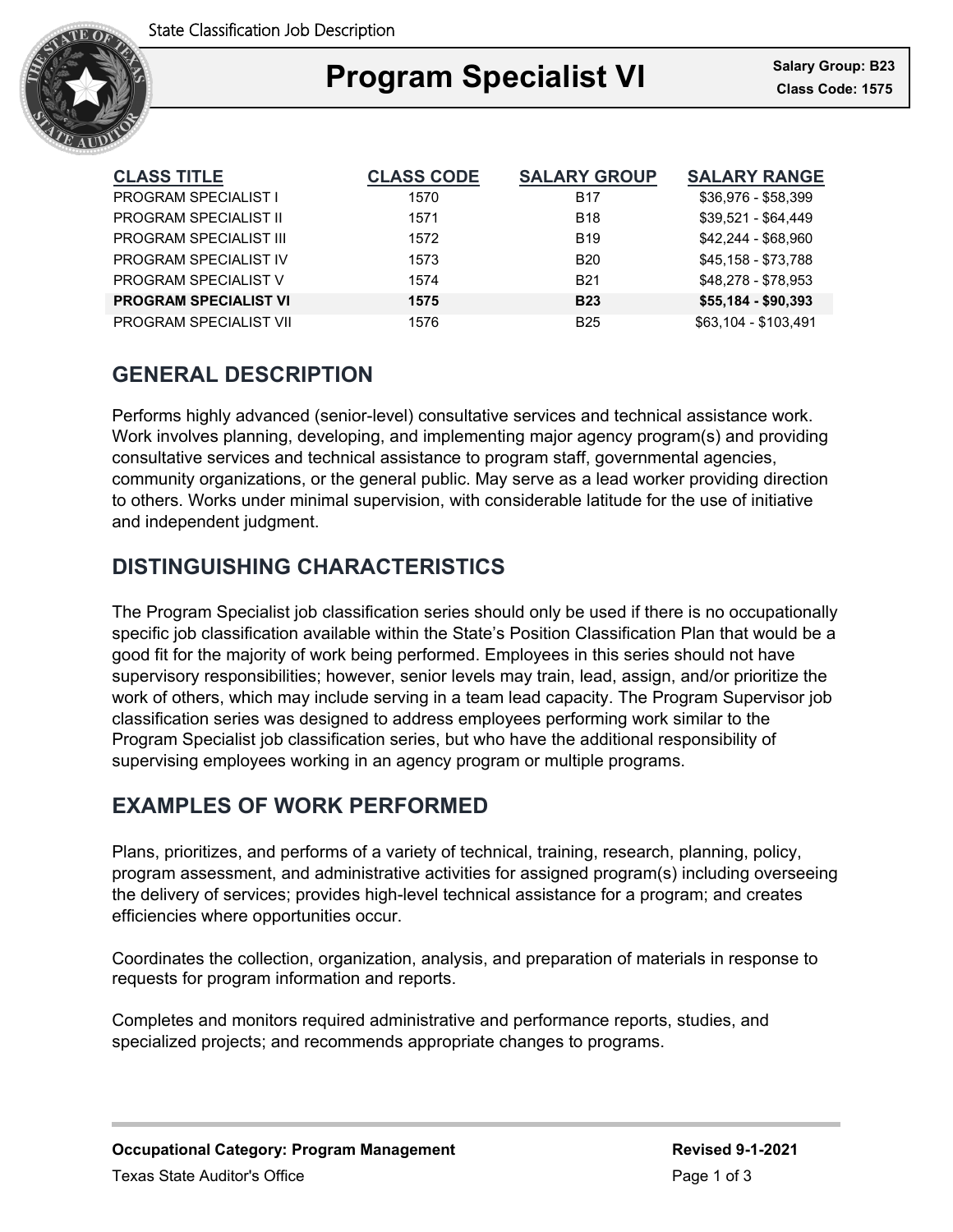Ensures compliance with program policies and procedures, statutes, and rules; and takes corrective action(s) as needed.

Provides high-level advice and counsel by interpreting policies, procedures, rules, regulations, and standards related to the program.

Performs and/or oversees studies and analyses of operations and problems and the preparation of reports of findings and recommendations.

Analyzes legislation to develop recommendations for policy in programmatic issues relating to the implementation, improvement, and/or expansion or reduction of program funding; and assists in responding to legislative and external inquiries and requests.

Speaks to community and professional groups to coordinate, improve, and stimulate interest in the program(s) and to secure support for program(s).

Consults with public and private agencies involved in the programs to resolve problems, identify training needs, and discuss program effectiveness.

Prepares and evaluates program budget requests.

Assists management with developing program policies, procedures, standards, and manuals; and planning program activities in accordance with program objective and goals.

Assists management with developing and implementing effective techniques for evaluating agency programs, identifying the need for new programs, and providing guidance to staff in the development and integration of new methods and procedures.

May serve as the lead on implementation and ongoing management of complex program initiatives.

May coordinate and implement risk and compliance activities.

May serve as a lead worker providing direction to others.

Performs related work as assigned.

## **GENERAL QUALIFICATION GUIDELINES**

### **EXPERIENCE AND EDUCATION**

Experience in a field related to the agency program. Graduation from an accredited four-year college or university with major course work in a field relevant to the assignment is generally preferred. Experience and education may be substituted for one another.